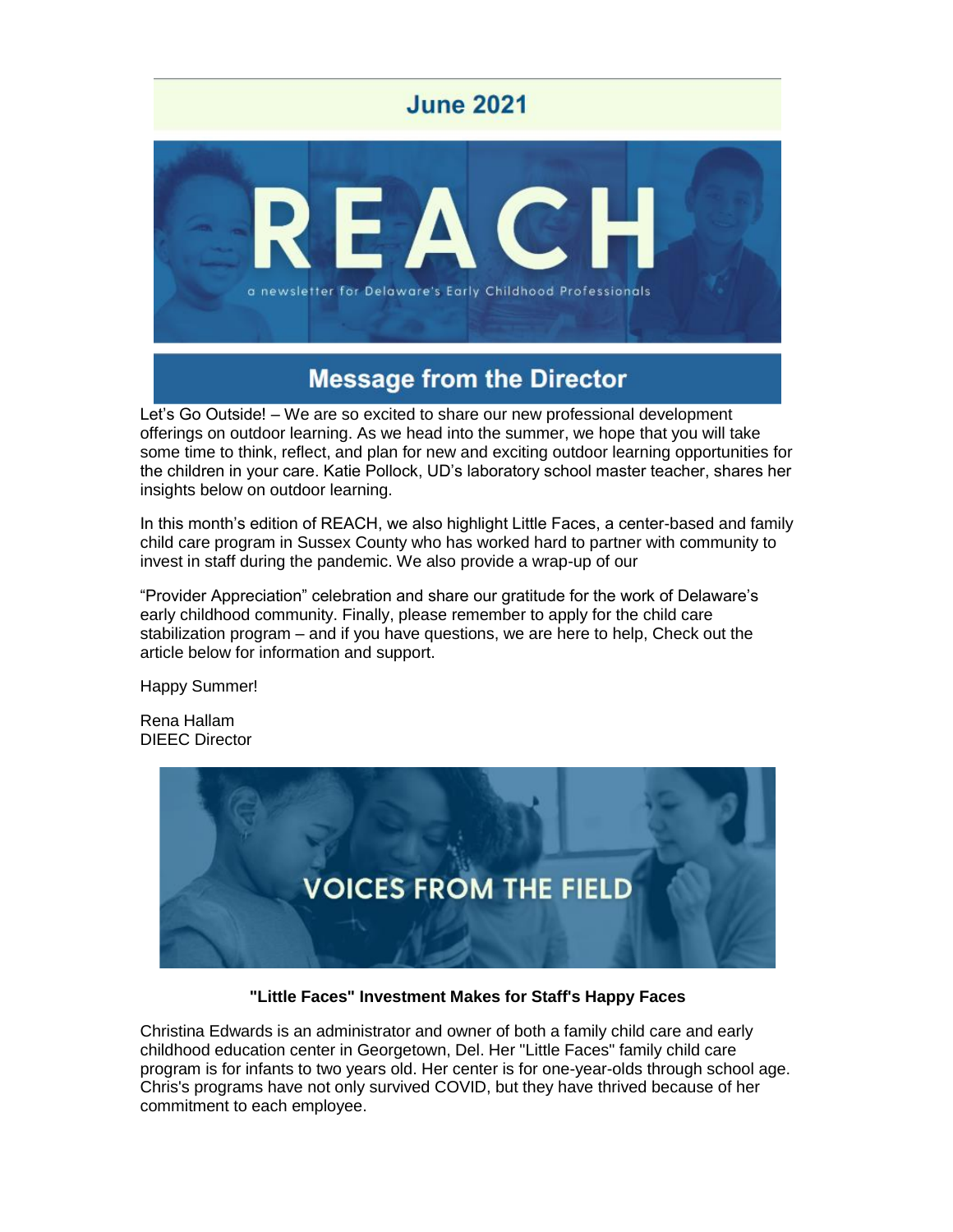"We had a couple of scares during COVID and had to close for two weeks," said Chris. "But I'm always looking for different techniques to maintain and motivate my staff."

Her "techniques" included both professional development and personal attention. Amid all the chaos of COVID, Chris still took time to hold an in-service professional development day. She tapped into DIEEC's expertise and invited Kyma Fulgence-Belardo, a technical assistant, to lead a day focused on mindfulness.

"This day allowed me to learn more about my teachers," said Chris. "As a result, I have been able to build stronger relationships."

"Chris is committed to professional development for each of her staff," added Lea Attarian, DIEEC technical assistant. "She always looks for and suggests workshops to help each teacher build their skill sets."

Her focus on relationships extends to her families and communities. These partnerships have become even more essential during COVID. For example, the Georgetown Public Library supplies Little Faces with many different arts and crafts along with other resources for the children. The children check out books each month that support the program's monthly themes. Another great example of community support is when a local nail salon opened on a Sunday and treated each staff member to a day of pampering. Refreshed and rejuvenated, her staff returned on Monday, ready to take on all the rigor of operating through COVID.

"Chris consistently goes above and beyond to serve her staff and families," said Alyssa Stein, DIEEC technical assistant. "She's always willing to participate in Communities of Practices (CoPs) and share her knowledge with her colleagues.



**NEWS & UPDATES**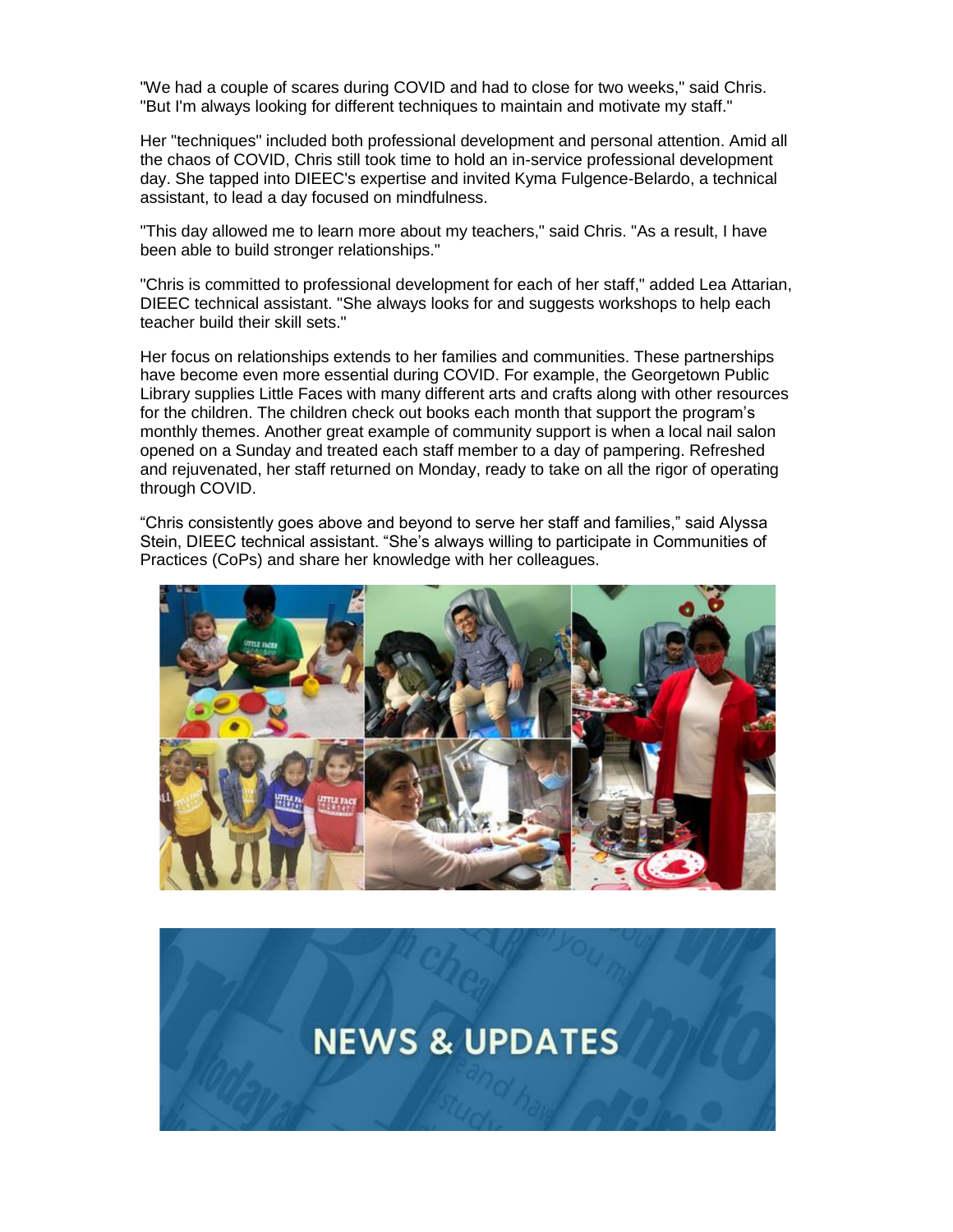### **Stabilization Grant Resources**

As of May 17, you can apply for subgrants through the Delaware Early Education and Child Care Stabilization Fund. The Fund's goal is to help early care and education programs stay in business and get back on their feet from the impact of the pandemic.

The Delaware Institute for Excellence in Early Childhood (DIEEC) is administering the fund with the following resources to support you.

- A dedicated team of Stabilization Fund Technical Assistants which include
	- o Andrea Prettyman
	- o Alyssa Stein
	- o Sue Taylor
	- o Holly Griest
	- o Amanda Mackey
	- o Hayley Waters
	- o Lea Attarian
- Hotline 1-877-351-2841 and email stabilizationfund@udel.edu
- Stabilization landing page that includes the application, FAQs, and webinars [https://www.delawarestars.udel.edu/delaware-early-education-and-child-care](https://www.delawarestars.udel.edu/delaware-early-education-and-child-care-stabilization-fund/)[stabilization-fund/](https://www.delawarestars.udel.edu/delaware-early-education-and-child-care-stabilization-fund/)

### **Provider Appreciation Wrap Up**

Friday, May 7 was "Provider Appreciation Day," but at DIEEC we celebrated your work all month.

First, our resident Coach's Corner blogger, Meghan Pallante, wrote a narrative poem about what the world would be like without you, included here. Our staff took that idea and created a video that's featured below.

This approach highlights how essential you are to making our society function on many levels. Thank you!

We also continued with our "Gifts of Gratitude" campaign by giving away classroom materials twice a week, announced on Facebook.



[https://www.youtube.com/watch?v=Q93NIJ90\\_8s](https://www.youtube.com/watch?v=Q93NIJ90_8s)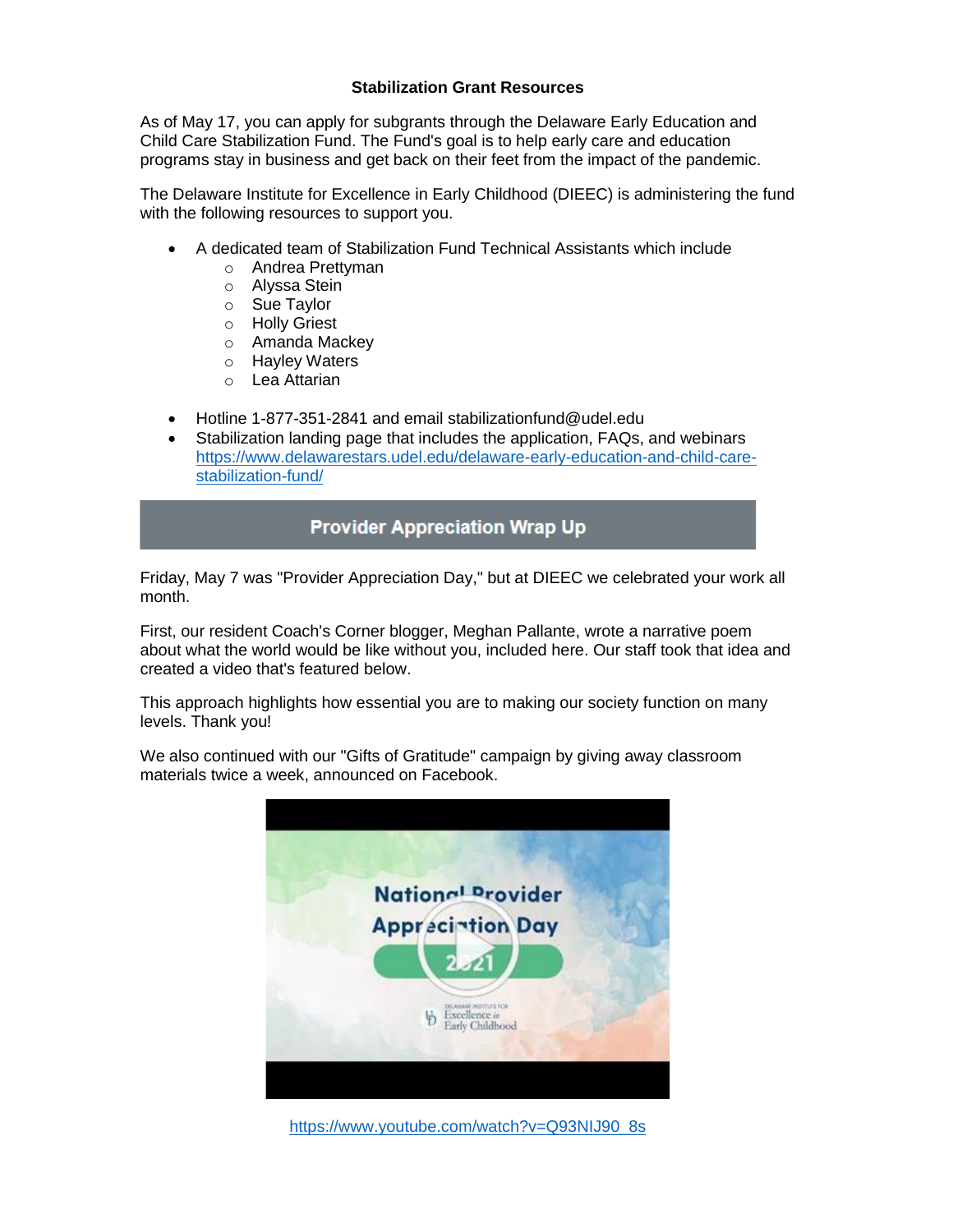## **Participate in Jeopardy Event** What is a way to win prizes and build teamwork? Mark Your Calendar for June 17, 6:30 p.m.

June's "Gifts of Gratitude" theme will be centered around a fun live (Zoom) Jeopardy game. The Jeopardy Game for centers is set for June 17 at 6:30 p.m. Soon after, we will offer a second game to family child care professionals. We have a great selection of teaching materials as prizes.

We would love for you and your staff to participate. Participating in this game is a great team-building opportunity or a way to spend some fun time with your hard-working staff.

We will have the following categories: DIEEC, New Directions Early Head Start, STEAM, Literacy, Mindfulness, and Outdoor Play. You can follow our social media regarding this fun event on both the DIEEC PD and DE Stars Facebook pages. If you have any questions, please feel free to reach out to our Outreach Coordinator, Meg McClary



Register here

**and Strengthening Business Practices**

As you think about how to invest in your program by using the Delaware Early Education & Child Care Stabilization Fund subgrants, the following professional learning opportunities can provide valuable insights.

### **Strengthening Business Practices: Fiscal Management (Part 1 and 2) – Budgets, Planning, Projections, Financial Reports, and Internal Controls**

This workshop is part of the Strengthening Business Practices for Child Care Programs series, a business practice curriculum designed by The National Center on Early Childhood Quality Assurance. The content and activities are designed to strengthen early childhood professionals' foundational knowledge of sound fiscal management and business operations.

### *This training consists of two parts (1 and 2) – You must attend both sessions in order to receive 6 hours of quality assured training.*

In addition, we are offering two different outdoor learning workshops. Both virtual options, one self-paced and one live, explore the benefits of outdoor learning spaces and how they can be incorporated into every program's layout.